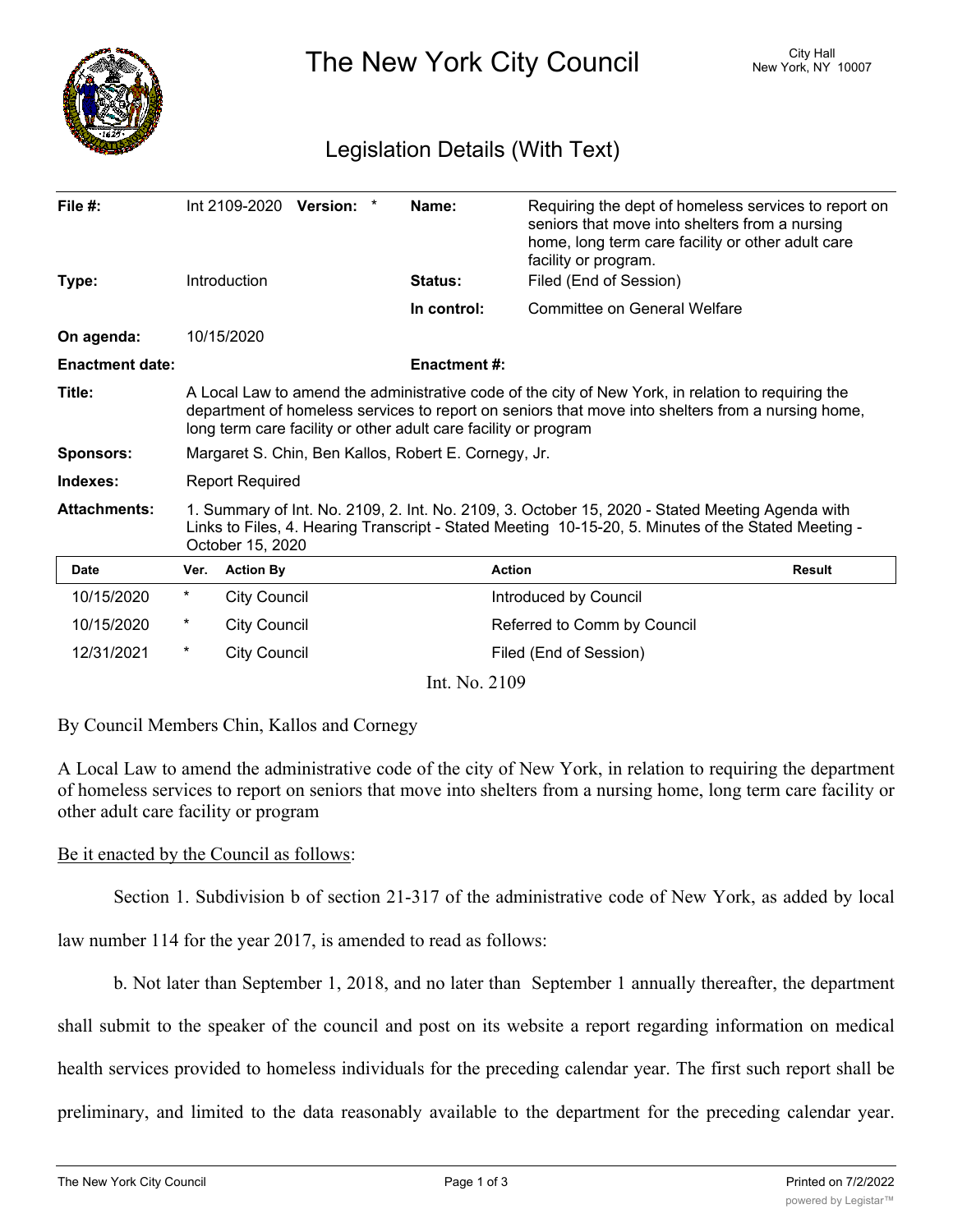Such reports shall include, but not be limited to, the following information and shall be disaggregated by whether such medical health services are provided to single adults, adult families or families with children:

1. The number of shelters, domestic violence shelters, and HASA facilities with on-site medical health services, as well as the total number of shelters, domestic violence shelters and HASA facilities;

2. A description of the medical health services in each intake center;

3. A description of the medical health services provided at drop-in centers and safe havens;

4. A description of the medical health services provided to the unsheltered homeless population, including but not limited to the number of clients served by a provider under contract or similar agreement with the department to provide medical health services to the unsheltered homeless population, and the number of clients transported to the hospital;

5. A list of the 10 most common medical health issues for adults living in shelters, as self-reported at intake/assessment, and the 10 most common medical health issues for children living in shelters, as selfreported at intake/assessment;

6. A list of the 10 most common medical health issues for adults living in shelters and the 10 most common medical health issues for children living in shelters, as reported by providers under contract or similar agreement with the department to provide medical services in shelter;

7. The number of individuals new to the shelter system discharged from a hospital to a shelter;

8. The number of individuals new to the shelter system discharged from a nursing home, long term care facility, or other non-hospital adult care facility or program to a shelter, disaggregated by type of facility, borough, and community district;

9. Any metrics relevant to the provision of medical health services reported to the department by any entity providing such services; and

10. No later than September 1, 2020 and every three years thereafter, the most frequent causes of hospitalizations, excluding HIV or AIDS, for homeless adults based on information available through SPARCS.